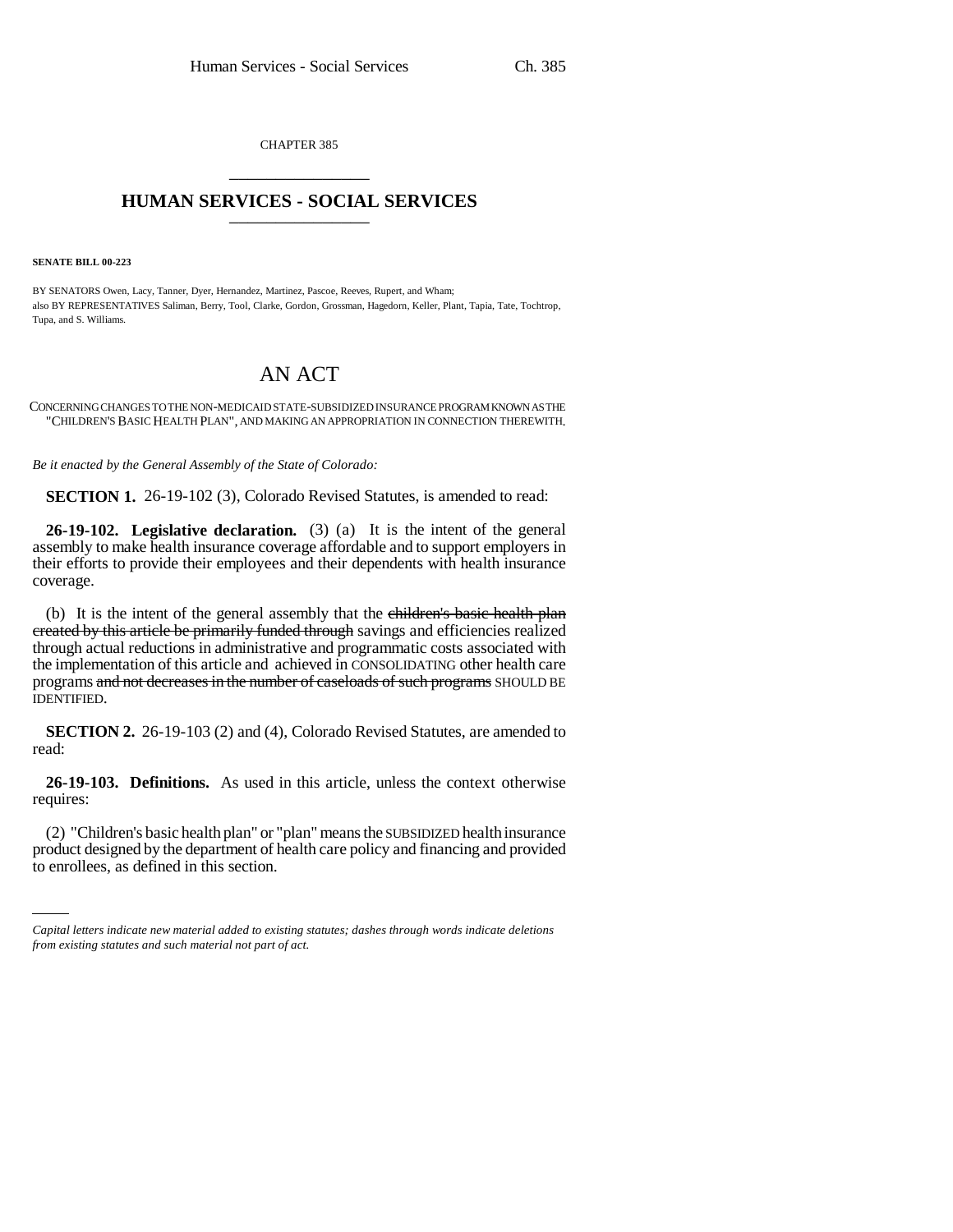(4) "Eligible person" means a person who is less than nineteen years of age, whose gross family income does not exceed one hundred eighty-five percent of the federal poverty level, adjusted for family size.

**SECTION 3.** 26-19-104, Colorado Revised Statutes, is amended to read:

**26-19-104. Children's basic health plan - rules.** The policy board is authorized to adopt rules to implement and administer the children's basic health plan to provide health insurance coverage to children on a statewide basis pursuant to the provisions of this article.

**SECTION 4.** 26-19-104.5 (1) and (3), Colorado Revised Statutes, are amended to read:

**26-19-104.5. Policy board - creation - repeal.** (1) There is hereby created in the department of health care policy and financing the children's basic health plan policy board which shall exercise its powers and perform its duties and functions as if it were transferred to said department by a **type 1** transfer, AS SUCH TRANSFER IS DEFINED IN THE "ADMINISTRATIVE ORGANIZATION ACT OF 1968", ARTICLE 1 OF TITLE 24, C.R.S. The policy board shall consist of eleven members. Four members of the policy board shall be the executive directors of the departments of public health and environment, health care policy and financing, education, and human services. or their designees. Seven members of the policy board shall be appointed by the governor, with the consent of the senate, and shall represent the following: Two members shall represent small business or other businesses in the state; three members shall represent the health care industry, including one who is a managed care expert not affiliated with a managed care organization under contract to provide services under the children's basic health plan; one member shall be a representative of an essential community provider; and one member shall be a consumer.

(3) This section is repealed, effective July 1, 2000 2004.

**SECTION 5.** 26-19-104.6, Colorado Revised Statutes, is amended to read:

**26-19-104.6. Policy board - power and duties - reports.** (1) In addition to any other powers enumerated in this article, the policy board shall have the following powers and duties:

(a) To report periodically to the joint budget committee on the progress made in inter-program coordination and program consolidation with existing health care programs and on the efficiencies achieved in utilizing existing health care programs pursuant to this article;

(b) To report on matters the policy board deems to be of interest to the general assembly regarding the implementation and administration of the children's basic health plan; and

(c) To report ON OR BEFORE OCTOBER 15, 2000, AND ON OR BEFORE EVERY OCTOBER 1 THEREAFTER, TO THE JOINT BUDGET COMMITTEE AND THE HEALTH, ENVIRONMENT, WELFARE, AND INSTITUTIONS COMMITTEES OF THE HOUSE OF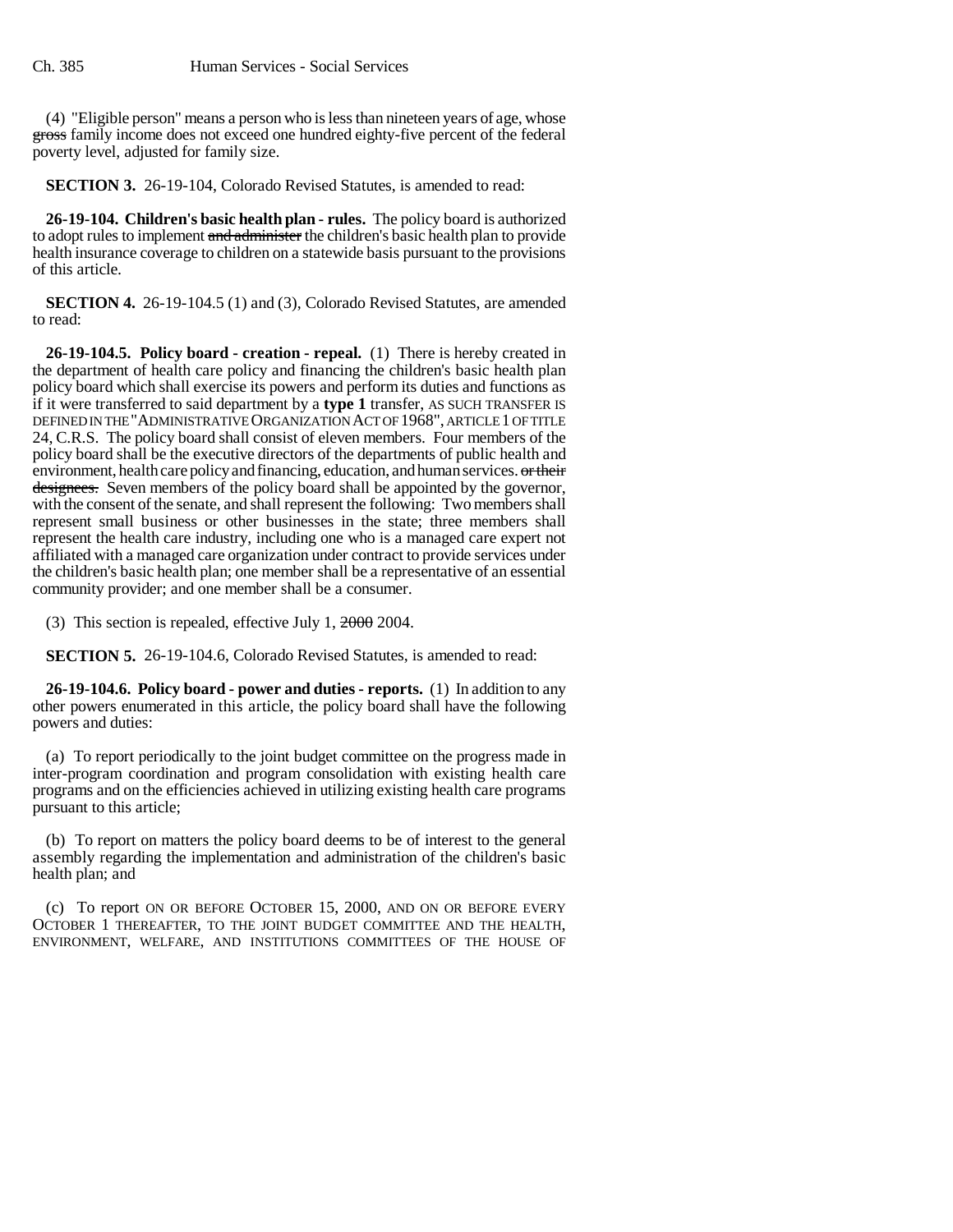REPRESENTATIVES AND THE SENATE on enrollment, utilization and quality of health care services provided through the children's basic health plan; STREAMLINING OF CHILDREN'S PROGRAM OPERATIONS; CONCERNS AND RECOMMENDATIONS; and identify ANY barriers related to enrollment, utilization, and quality.

(2) In addition to the reports submitted to the joint budget committee pursuant to subsection (1) of this section, the policy board shall conduct an evaluation of the contracting and administrative functions and the methodology used by the department in implementing the children's basic health plan and shall make recommendations regarding any necessary changes to the program or the statutes, including any recommendations regarding further privatization of these functions. Such evaluation shall include state fiscal years 1997-98 and 1998-99. The policy board shall submit a written report of its evaluation and recommendations on or before October 1, 1999, to the joint budget committee and to the health, environment, welfare, and institutions committees of the house of representatives and the senate.

(2.5) IF SUFFICIENT PRIVATE DONATIONS ARE RECEIVED, THE POLICY BOARD SHALL CONTRACT WITH AN INDEPENDENT ENTITY TO STUDY THE OPTIONS, BENEFITS, AND MERITS OF CHANGING THE ADMINISTRATIVE STRUCTURE OF THE CHILDREN'S BASIC HEALTH PLAN, INCLUDING CONSIDERATION OF CREATING AN ADMINISTRATIVE ENTITY AS A SEPARATE INSTRUMENTALITY OF THE STATE TO ADMINISTER THE CHILDREN'S BASIC HEALTH PLAN. THE POLICY BOARD IS AUTHORIZED TO ACCEPT PRIVATE DONATIONS FOR THE PURPOSES OF FUNDING THE INDEPENDENT STUDY. A REPORT ON THE RESULTS OF THE STUDY SHALL BE SUBMITTED TO THE JOINT BUDGET COMMITTEE AND THE HEALTH, ENVIRONMENT, WELFARE, AND INSTITUTIONS COMMITTEES OF THE HOUSE OF REPRESENTATIVES AND THE SENATE ON OR BEFORE OCTOBER 15, 2000.

(3) The department shall submit to the policy board any information concerning the implementation and administration of the children's basic health plan that is requested by the policy board in connection with its reporting and evaluation duties outlined in this section.

**SECTION 6.** 26-19-104.7, Colorado Revised Statutes, is amended to read:

**26-19-104.7. Advisory board - appointment - repeal.** (1) The executive director of the department of health care policy and financing may appoint an advisory board for the purpose of advising the policy board and the department on the implementation and administration of the children's basic health plan. The number of persons appointed to serve on the advisory board shall be determined by the executive director.

(2) This section is repealed, effective July 1, 2000 2004.

**SECTION 7.** 26-19-105 (3) and (4), Colorado Revised Statutes, are amended to read:

**26-19-105. Trust - created.** (3) Beginning in fiscal year 1998, appropriations to the trust may be made by the general assembly based on the savings achieved through reforms, consolidations, and streamlining of health care programs realized through actual reductions in administrative and programmatic costs associated with the implementation of this article and not decreases in the number of caseloads of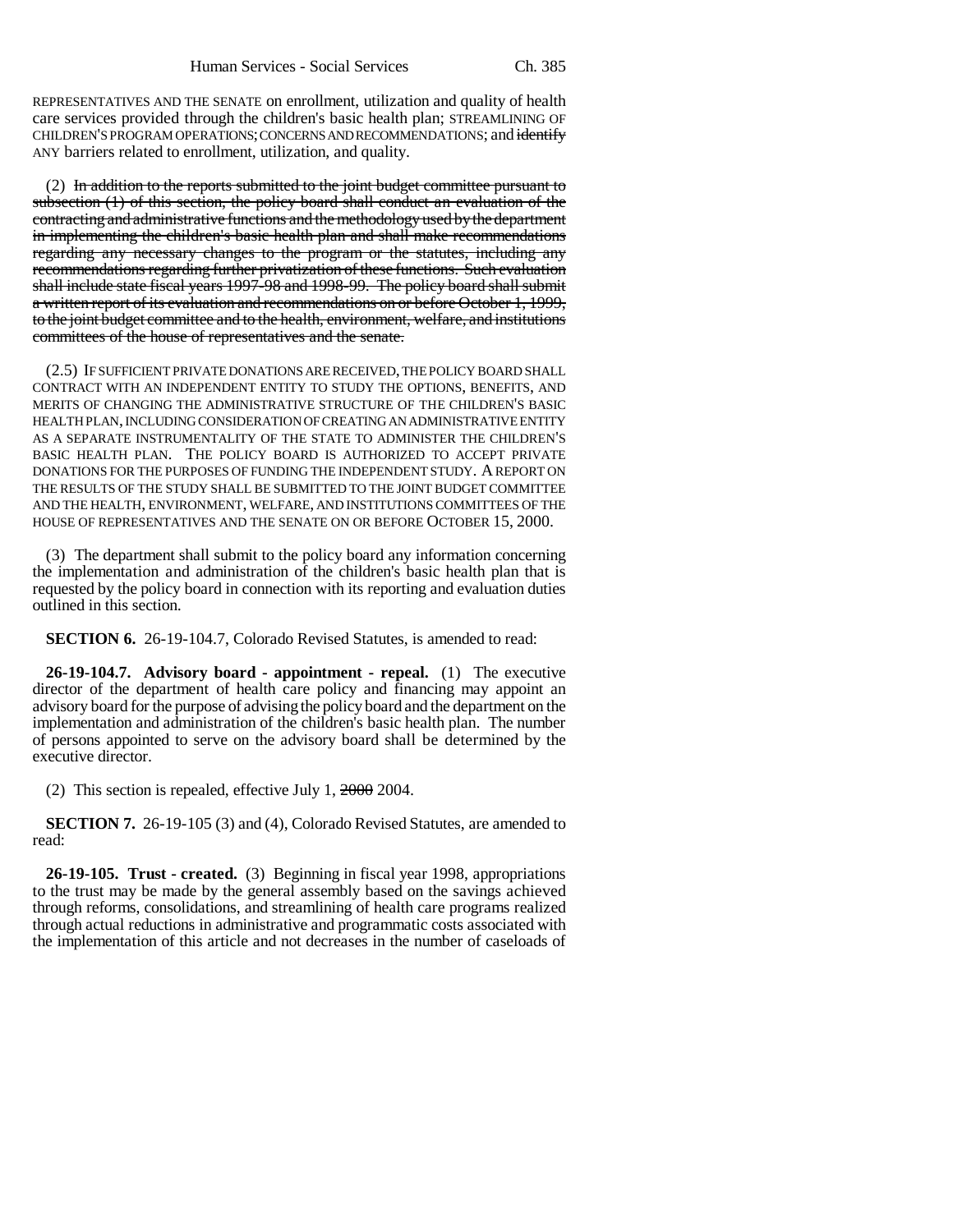such programs. Beginning with and subsequent to fiscal year 1999, these appropriations may be based on the annual savings report described in section 26-19-106. 2000-01, THE GENERAL ASSEMBLY MAY MAKE ANNUAL APPROPRIATIONS TO THE TRUST.

(4) As part of its annual savings report to the general assembly on November 1 of each year, the department may identify efficiencies and consolidations that produce savings in the department's annual budget request that result in actual reductions in administrative and programmatic costs associated with the implementation of this article and not decreases in the number of caseloads of such programs. These identified savings shall not duplicate the savings reported in the annual savings report described in section 26-19-106. If the general assembly determines that the savings identified pursuant to this subsection (4) are valid, it is the intent of the general assembly that such savings may be appropriated to the children's basic health plan trust.

**SECTION 8. Repeal.** 26-19-106 (5), Colorado Revised Statutes, is repealed as follows:

**26-19-106. Annual savings report.** (5) The general assembly shall make appropriations to the trust based on the savings calculated in paragraph (b) of subsection  $(2)$  of this section twelve months after the plan begins providing a benefit package that includes inpatient care and annually thereafter.

**SECTION 9.** 26-19-107 (1) (a), (1) (b), and (2), Colorado Revised Statutes, are amended, and the said 26-19-107 (1) is further amended BY THE ADDITION OF A NEW PARAGRAPH, to read:

**26-19-107. Duties of the department - schedule of services - premiums copayments - subsidies.** (1) In addition to any other duties pursuant to this article, the department shall have the following duties:

(a) To design, on or after April 21, 1998, and from time to time revise, a schedule of health care services included in the plan and to propose said schedule to the policy board for approval or modification. The schedule of health care services as proposed by the department and approved by the policy board, shall include, but shall not be limited to, preventive care, physician services, inpatient and outpatient hospital services, prescription drugs and medications, and other services that may be medically necessary for the health of enrollees. The department shall design and revise this schedule of health care services included in the plan to be similar to BASED UPON the basic and standard health benefit plans defined in section 10-16-102 (4) and (42), C.R.S.; EXCEPT THAT THE DEPARTMENT MAY MODIFY THE BASIC AND STANDARD HEALTH BENEFIT PLANS TO MEET SPECIFIC FEDERAL REQUIREMENTS OR TO ACCOMMODATE THOSE CHANGES NECESSARY FOR A PROGRAM DESIGNED SPECIFICALLY FOR CHILDREN.

(b) To design and implement a structure of periodic premiums due to the department or to managed care plans from enrollees that is based on a sliding fee scale. The sliding fee scale shall be developed based on the per capita cost of the plan and the enrollee's gross family income. during the previous three months. As permitted by federal and state law, enrollees in the plan may use funds from a medical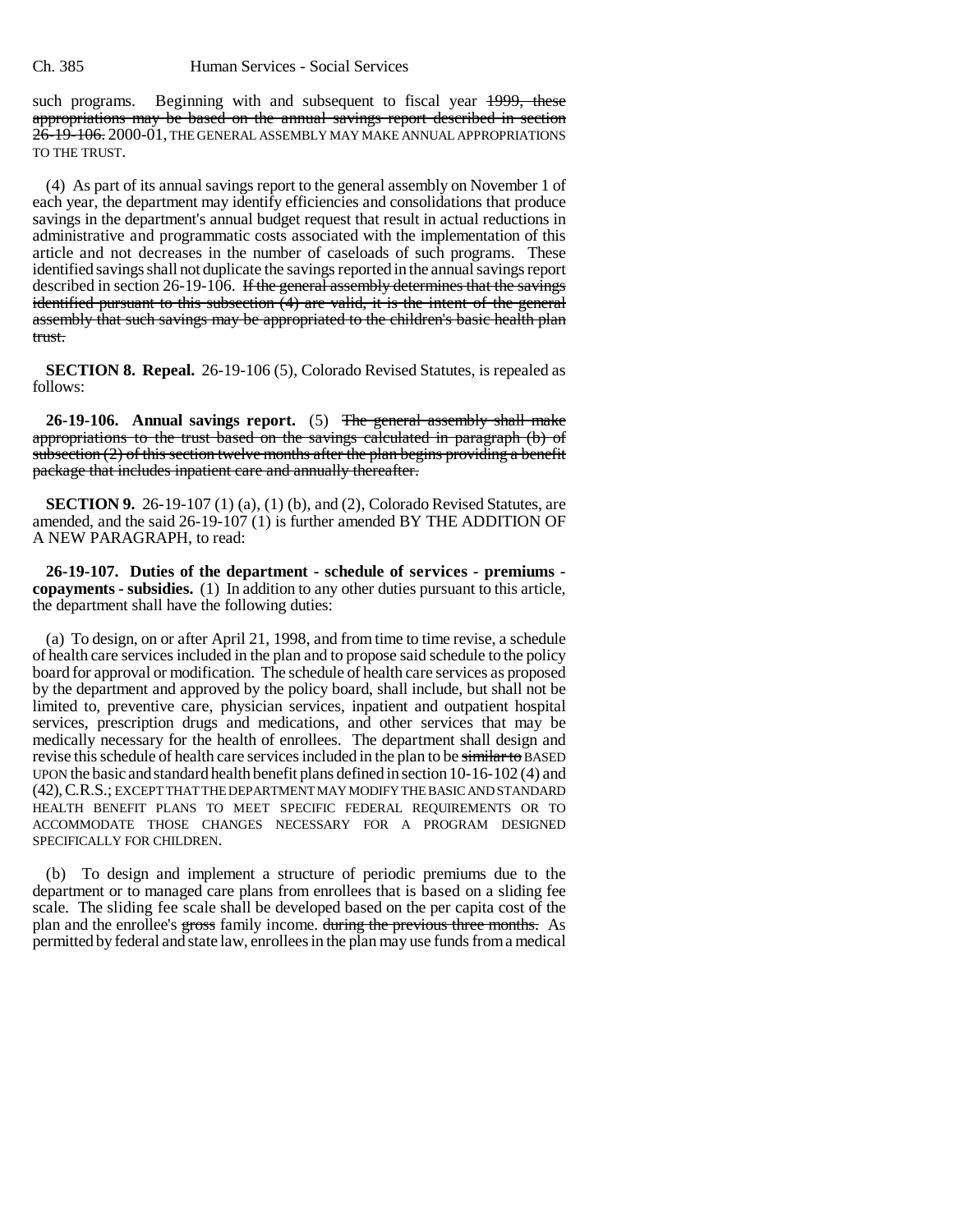savings account to pay premiums. On or before November 1 of each year, the department shall submit for approval to the joint budget committee its proposal for a scale for increasing premiums or service cost sharing for the plan based upon a family's income.

(h) TO EVALUATE THE POSSIBILITY OF ELIMINATING, FOR CHILDREN WHO ARE ELIGIBLE FOR THE CHILDREN'S BASIC HEALTH PLAN, THE OPTION OF ENROLLING IN THE MEDICALLY INDIGENT PROGRAM FOR HEALTH CARE AND TO INSTEAD REQUIRE THAT ELIGIBLE CHILDREN ENROLL IN THE CHILDREN'S BASIC HEALTH PLAN. THE DEPARTMENT SHALL SUBMIT A WRITTEN REPORT OF ITS EVALUATION AND RECOMMENDATIONS ON OR BEFORE NOVEMBER 1, 2000, TO THE JOINT BUDGET COMMITTEE AND TO THE HEALTH, ENVIRONMENT, WELFARE, AND INSTITUTIONS COMMITTEES OF THE HOUSE OF REPRESENTATIVES AND THE SENATE.

(2) The department is authorized to institute a program for competitive bidding pursuant to section 24-103-202 or 24-103-203, C.R.S., for providing medical services on a managed care basis for children under this article. The department shall select more than one managed care contractor to serve counties in which there are providers contracting with more than one managed care plan. In counties where there is only one operational managed care plan, the department may contract with that managed care plan to serve children enrolled in the plan. To the extent that the department determines that there is a unique community-based organization that is able to perform the new functions required under this article, the department may select such contractor pursuant to section 24-103-205, C.R.S., and rules promulgated by the policy board to administer all or a portion of the children's basic health plan according to section 26-19-111. In addition to such contractor, the department may enter into contracts, as necessary, with the administrator of the Colorado children's health plan to carry out the purposes of this article. The policy board DEPARTMENT shall assure the utilization of essential community providers for the provision of services including eligibility determination, enrollment, and outreach when reasonable. The department shall contract with managed care organizations for the delivery of health services pursuant to this article. The department may contract with essential community providers for health care services in areas of the state that are not adequately served by managed care organizations.

**SECTION 10.** 26-19-107, Colorado Revised Statutes, is amended BY THE ADDITION OF A NEW SUBSECTION to read:

**26-19-107. Duties of the department - schedule of services - premiums copayments - subsidies.** (3) THE DEPARTMENT MAY CONTRACT FOR BILLING AND PREMIUM COLLECTION FUNCTIONS FOR THE CHILDREN'S BASIC HEALTH PLAN WITH VENDORS WHO PROVIDE BILLING AND PREMIUM COLLECTION FUNCTIONS FOR OTHER STATE INSURANCE PROGRAMS IN ORDER TO CONSOLIDATE BILLING AND PREMIUM COLLECTION FUNCTIONS AMONG MULTIPLE STATE PROGRAMS. SUCH CONTRACTS MAY BE ENTERED INTO IF THE DEPARTMENT DETERMINES THAT THE SCOPE OF WORK PROVIDED BY THE VENDOR IS SIMILAR TO THE WORK REQUIREMENTS FOR THE CHILDREN'S BASIC HEALTH PLAN AND THAT IT WOULD BE MORE EFFICIENT AND COST-EFFECTIVE TO CONTRACT WITH THE SAME VENDOR ON MULTIPLE PROGRAMS.

**SECTION 11.** 26-19-108 (1) and (4), Colorado Revised Statutes, are amended to read: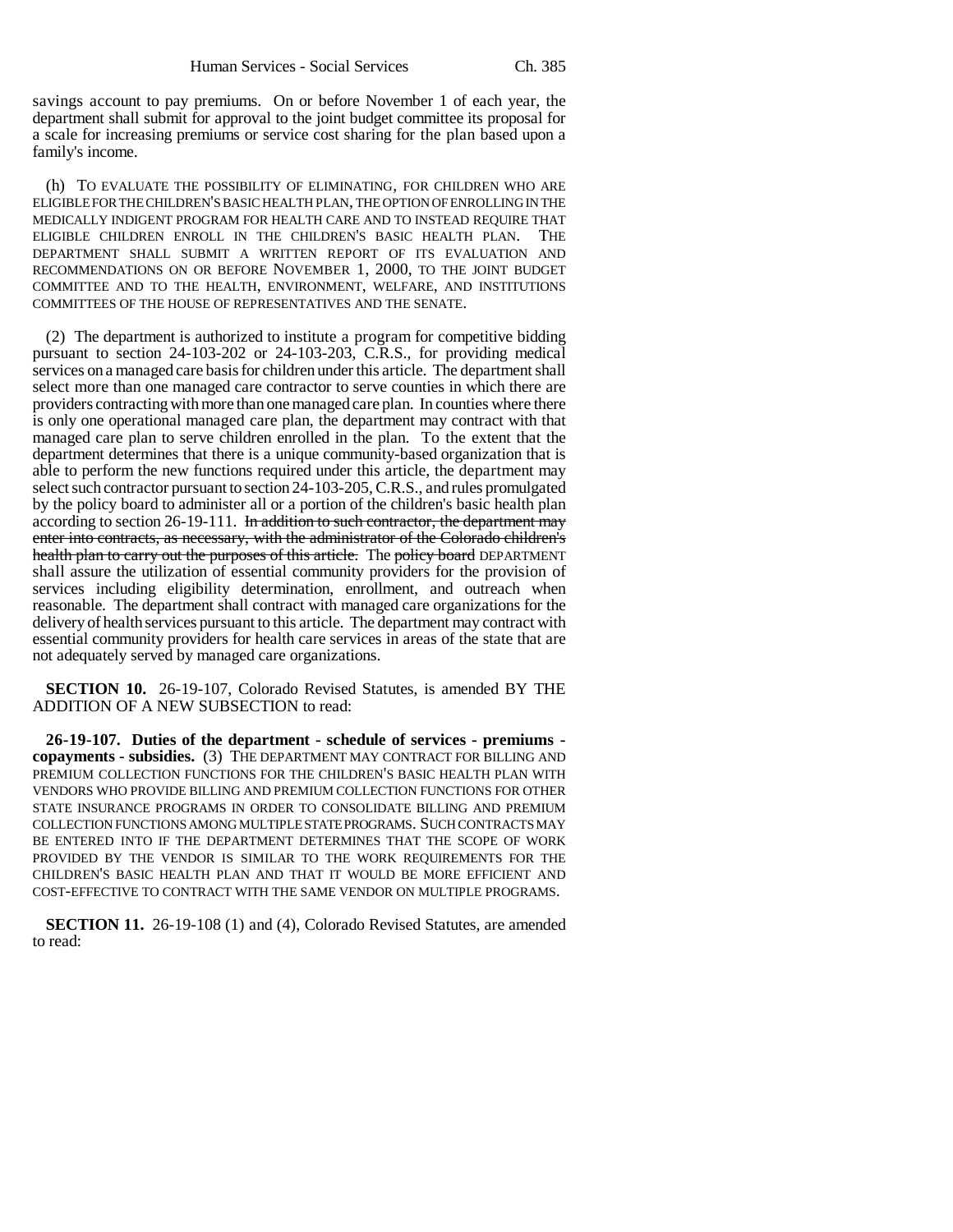**26-19-108. Financial management.** (1) The policy board DEPARTMENT shall promulgate PROPOSE rules FOR APPROVAL BY THE POLICY BOARD to implement financial management of the plan. Pursuant to such rules, the department shall adjust benefit levels, eligibility guidelines, and any other measure to ensure that sufficient funds are present to implement the provisions of this article.

(4) Nothing in this article or any rules promulgated pursuant to the plan shall be interpreted to create a legal entitlement in any person to coverage under the plan. Enrollment in the plan shall be limited based upon annual appropriations made out of the trust by the general assembly as described in section 26-19-105 and any grants and donations. The general assembly shall annually establish maximum enrollment figures for subsidized children. Such enrollment caps shall not be exceeded by the department regardless of whether the funding comes from annual appropriations or grants and donations. When enrollment in the plan must be limited pursuant to this subsection (4), the department shall give priority to children who would qualify for medicaid as if there were no asset testing and to children with gross family incomes under one hundred thirty-three percent of the federal poverty level.

**SECTION 12.** 26-19-109 (3), Colorado Revised Statutes, is amended to read:

**26-19-109. Eligibility.** (3) The department may establish procedures such that children with gross family incomes that exceed one hundred eighty-five percent of the federal poverty guidelines may enroll in the plan, but are not eligible for subsidies from the department.

**SECTION 13.** 26-19-110 (5.5), Colorado Revised Statutes, is amended, and the said 26-19-110 is further amended BY THE ADDITION OF A NEW SUBSECTION, to read:

**26-19-110. Participation by managed care plans.** (5.5) In areas of the state in which a participating managed care plan does not have providers, the department may contract with essential community providers and other health care providers to provide health care services under the children's basic health plan using a managed care model. so long as such contract does not result in additional costs to the state.

(5.6) THE DEPARTMENT MAY CONTRACT WITH ESSENTIAL COMMUNITY PROVIDERS OR OTHER PROVIDERS OR DEVELOP OTHER ADMINISTRATIVE ARRANGEMENTS TO PROVIDE HEALTH CARE SERVICES UNDER THE CHILDREN'S BASIC HEALTH PLAN TO ENROLLEES PRIOR TO THE EFFECTIVE DATE OF ENROLLMENT IN THE SELECTED MANAGED CARE PLAN.

**SECTION 14.** 26-4-113 (7) and (8), Colorado Revised Statutes, are amended to read:

**26-4-113. Statewide managed care system - implementation required.** (7) **Annual savings report and use of savings.** (a) By October 1 of each year, the state department shall submit to the joint budget committee, the health, environment, welfare, and institutions committee of the senate, the health, environment, welfare, and institutions committee of the house of representatives, and to the office of state planning and budgeting a savings report stating the cost savings realized or anticipated in the previous, current, and subsequent state fiscal years from enrollment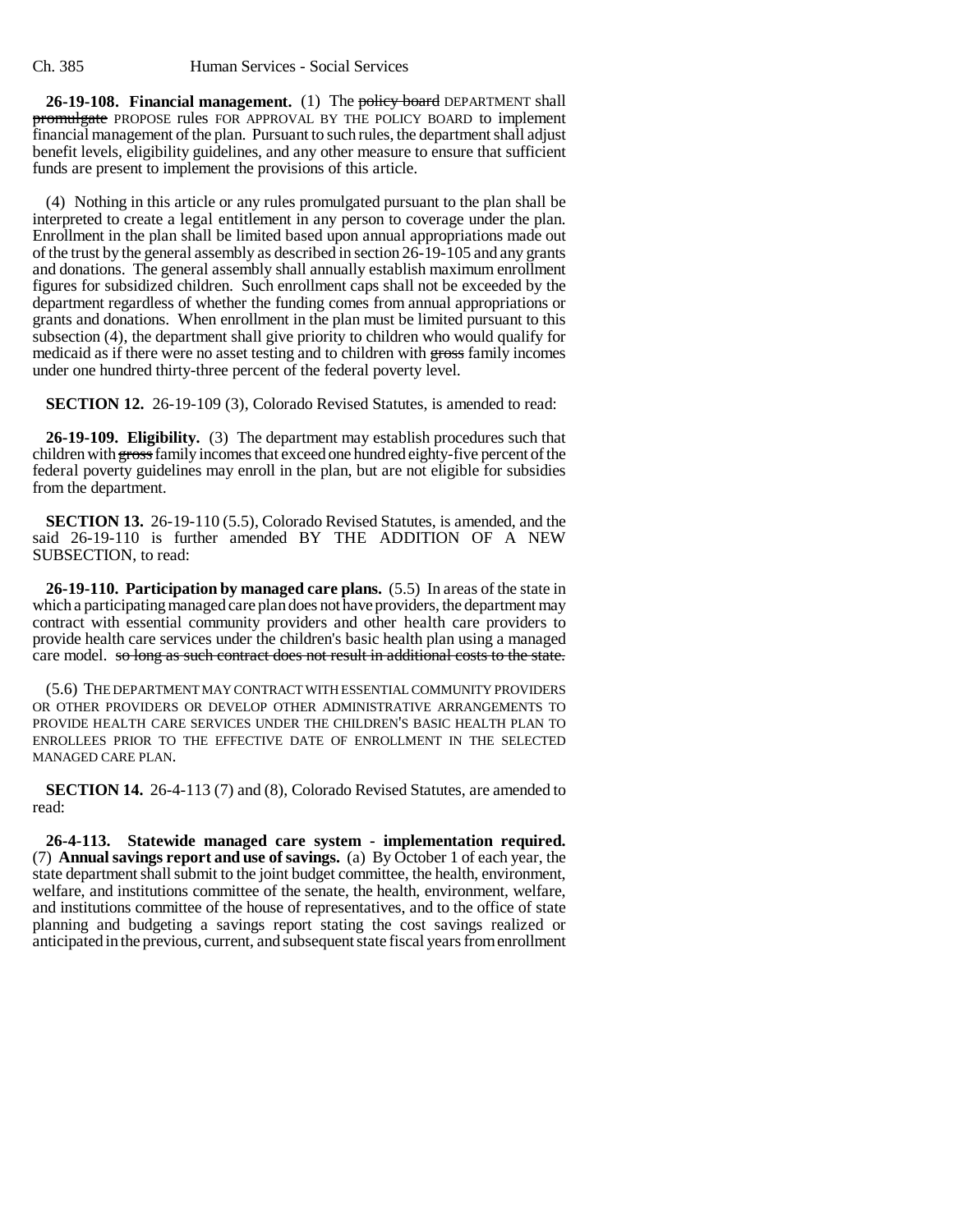of recipients in managed care programs pursuant to the provisions of this subpart 2. The report shall include an assessment of the extent to which the program described in subsection (8) of this section CHILDREN'S BASIC HEALTH PLAN CREATED IN ARTICLE 19 OF THIS TITLE has reduced providers' uncompensated burdens and an assessment of changes on the financial viability of essential community providers. The report shall also include a recommendation for prioritizing between the subsidized insurance program described in subsection (8) of this section and the grants programs described in subsection (9) of this section, and for prioritizing resources within each of those programs to different populations and regions of the state. These recommendations shall be based upon quantitative and qualitative assessments of needs and on the relative cost-effectiveness of different resource allocations.

(b) In calculating cost savings from enrollment of recipients in managed care programs, the state department shall calculate the total annual cost savings from growth in managed care enrollment subsequent to July 1, 1997, and total annual cost savings from actual reductions in administrative and programmatic costs associated with the implementation of this subpart 2. Cost savings for each additional enrollee shall be calculated as the difference in per capita cost between an enrollee in fee-for-service medicaid and a similar enrollee in managed care.

(c) The general assembly shall annually appropriate all savings achieved through implementation of this subpart 2 and described in this subsection (7) to cover the administrative costs of implementing managed care pursuant to the provisions of this subpart 2. and THE GENERAL ASSEMBLY MAY APPROPRIATE SAVINGS ACHIEVED THROUGH IMPLEMENTATION OF THIS SUBPART 2 AND DESCRIBED IN THIS SUBSECTION (7) TO COVER the costs of programs THE PROGRAM provided in subsections  $(8)$  and SUBSECTION (9) of this section and any other cost-effective options to expand access to services for the medically indigent population. It is the intent of the general assembly that the mandatory and optional populations and benefits provided by the "Colorado Medical Assistance Act" as of June 30, 1997, are a higher priority for funding than the waivered optional programs PROGRAM described in subsections (8) and SUBSECTION (9) of this section. Such appropriations shall include all anticipated cost savings subsequent to July 1, 1997, that are achieved through the implementation of this subpart 2 and described in this subsection (7). Beginning with and subsequent to state fiscal year 1999-2000, such appropriations shall include all of the savings described in the annual savings report described in paragraph (a) of this subsection  $(7)$ .

(d) The state department shall monitor actual managed care savings realized during a particular fiscal year based upon the methodology described in paragraph (b) of this subsection (7). To the extent that the general assembly has appropriated managed care savings pursuant to paragraph (c) of this subsection (7) and the state department determines that it will not realize all of such managed care savings during a particular fiscal year, the state department shall restrict its spending under subsections (8) and SUBSECTION (9) of this section.

(e) To implement the provisions of paragraph (d) of this subsection (7), the state department shall submit supplemental appropriation requests during a particular fiscal year to modify appropriations for the programs PROGRAM described in subsections (8) and SUBSECTION (9) of this section.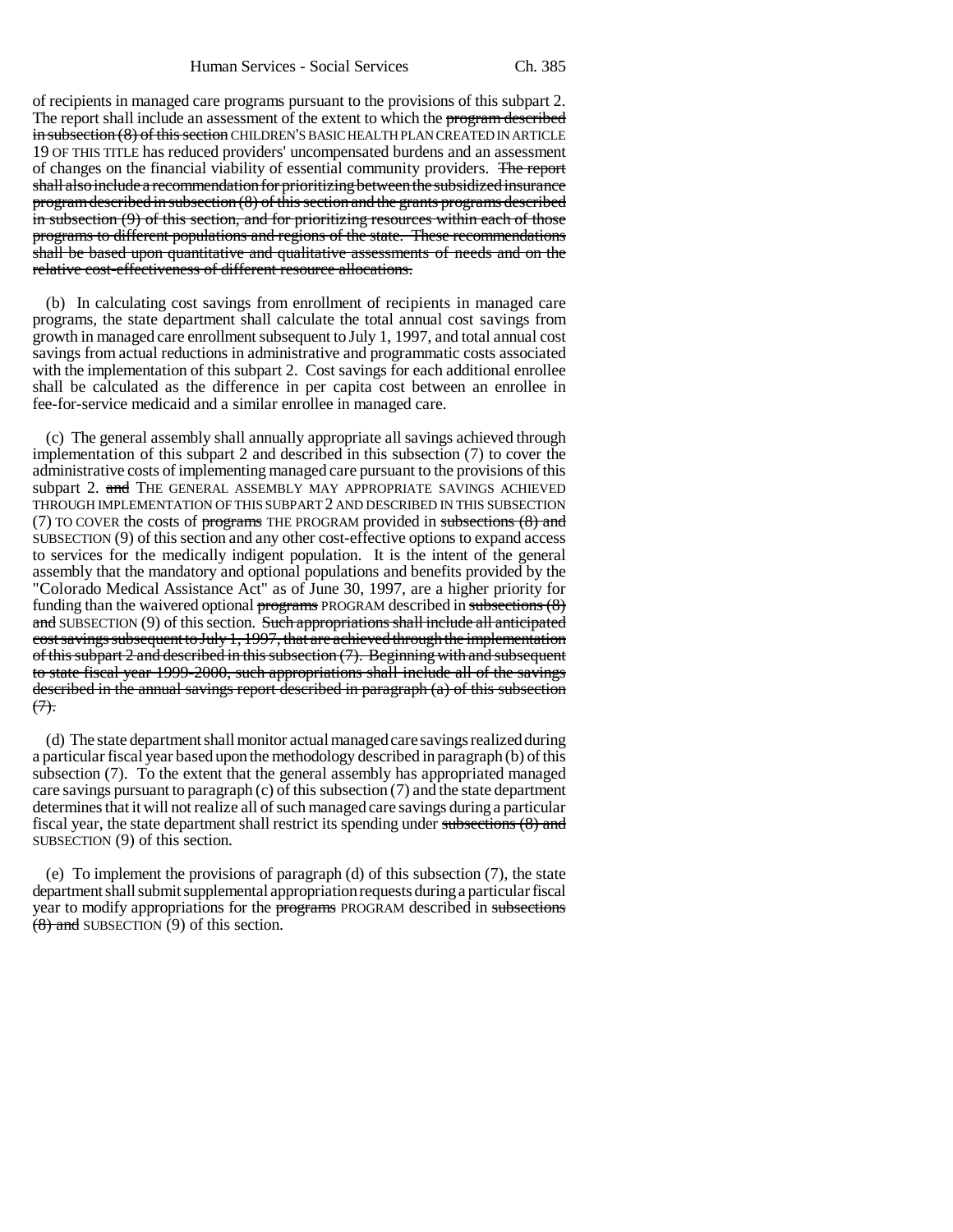(f) The state department shall not spend moneys from managed care savings on the programs described in subsections (8) and (9) of this section during the fiscal year beginning July 1, 1997.

(8) **Subsidized insurance coverage.** (a) There is hereby created a subsidized insurance program, referred to in this subsection (8) as the "program", that shall provide subsidized insurance coverage for uninsured children under age nineteen. Such program shall be limited to persons with families with incomes less than or equal to one hundred eighty-five percent of the federal poverty level. The state department is hereby authorized to seek the necessary federal waivers to implement the program.

(b) Nothing in this subsection (8) or any rules promulgated pursuant to the program shall be interpreted to create a legal entitlement in any person to subsidized insurance coverage.

(c) Enrollment in the program shall be limited based upon annual appropriations by the general assembly as described in paragraph (c) of subsection (7) of this section. The general assembly shall annually establish maximum enrollment figures for children.

(d) To be eligible for a subsidy under the program, a child must not have currently nor in the three months prior to application for the program have been insured by a comparable health plan through an employer, with the employer contributing at least fifty percent of the premium cost; except that a child who has lost insurance coverage due to a change in or loss of employment shall not be subject to the three-month waiting period.

(e) In implementing this program, the state department shall contract for managed care services with the same goals and under the same conditions as those described in this subpart 2 and shall seek to privatize administrative functions in the same manner as described in section 26-4-120.

(f) The state department shall define benefits for this program based upon the standard and basic health benefits plans described in article 16 of title 10, C.R.S.

(g) The state department may require enrollees in the program to pay a portion of the premium costs for the program and pay for a portion of the cost of services delivered under the program. On or before January 1 of each year, the state department shall submit to the joint budget committee its proposal for a scale for increasing premiums or service cost sharing for the program based upon a family's income.

(h) The state department shall establish procedures for receiving part or all of the required premium payments under the program from other health care purchasers and shall establish procedures for buying health care insurance with substantially similar benefits to those under the program through other health care purchasers.

(i) The state department may establish rules under the program for determining eligibility and for enrolling eligible persons in managed care plans that are different from the medical assistance program.